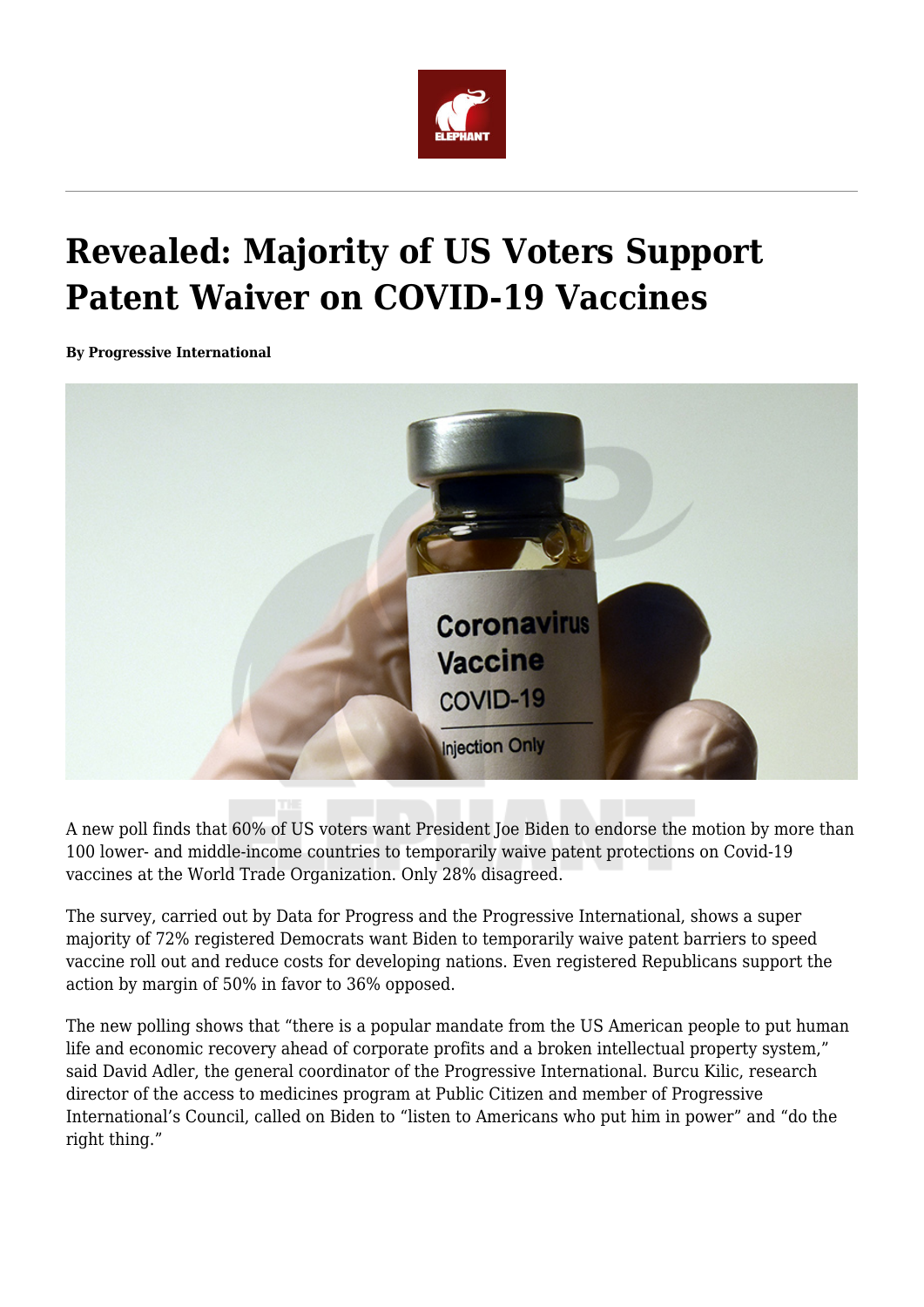

Due to WTO intellectual property rules, countries are barred from producing the current leading approved vaccines, including US-produced Moderna, Pfizer and Johnson & Johnson. In October of 2020, South Africa and India presented the WTO with a proposal to temporarily waive these rules for the duration of the pandemic so that vaccines can be manufactured across different countries, increasing their availability, reducing their cost and ensuring that they are delivered to everyone on earth as quickly as possible.

In the absence of the waiver, the current manufacturing and distribution rates are unlikely to stem the pandemic's momentum, especially as new variants, which are more infectious and seem to evade the acquired immunity from prior infection or from the current vaccines, continue to emerge. The US under President Trump joined other richer nations to block them.

The shock poll reveals a level of public support for intellectual property waivers that will likely add to growing congressional pressure on Biden to join those pushing to save lives through a global vaccination drive. Congresswoman Jan Schakowsky is working on a letter to the president to which Schakowsky says more than 60 lawmakers have added their signature, including House Speaker Nancy Pelosi.

Senator Bernie Sanders, Chair of the Senate Budget Committee, responded to the poll saying the US should be "leading the global effort to end the coronavirus pandemic." According to Sanders, "a temporary WTO waiver, which would enable the transfer of vaccine technologies to poorer countries, is a good way to do that."

Responding to the new poll, Representative Ilhan Omar called on Biden to "support a waiver to boost the production of vaccines, treatment and tests worldwide," arguing that it was "not just an issue of basic morality, but of public health."

Adler argues, "US Americans know rigged rules to prop up big pharma's profits are not in their interest. The longer the virus has to spread, the more it can mutate and become vaccine-resistant. Covid-19 anywhere is a threat to public health and economic wellbeing everywhere. If intellectual property restrictions are not lifted, the pandemic will go on for longer, killing more people and damaging more livelihoods."